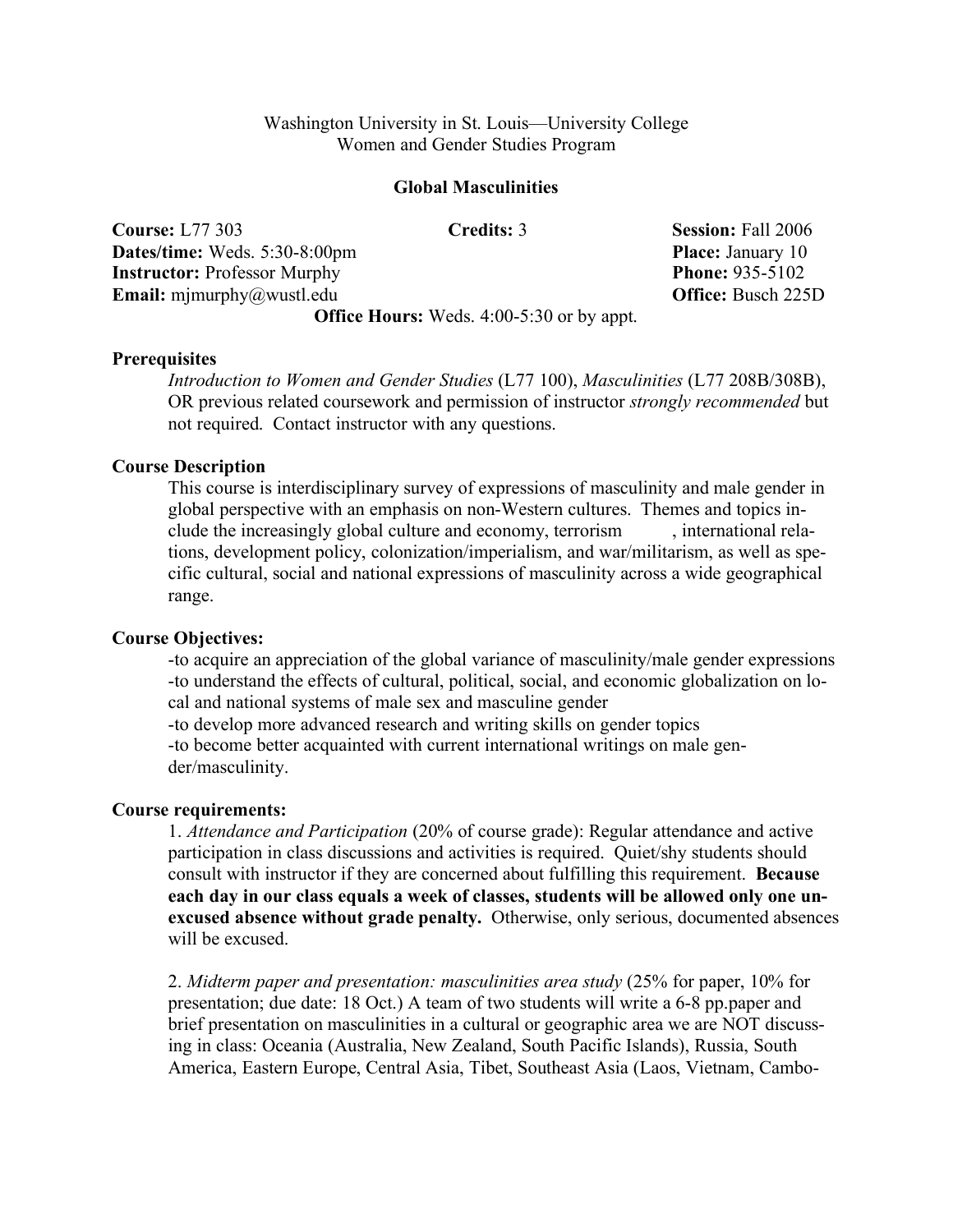dia, Thailand, etc.), Asian Islands (Philippines, Indonesia, Malaysia, etc.). U.S., Canada, and Western European topics are OFF LIMITS!

3. *Final research paper and presentation: global masculinities theme study.* (35% for paper, 10% for presentation; paper due: 6 Dec.; presentations: 29 Nov., 6 Dec.) An 8-10 pp. research paper and 15-20 minute presentation of findings from research paper due at end of class. Available topics: international relations, globalization, terrorism, colonialism/imperialism, development, foreign aid, militarism, comparative sexualities, nationalisms, diplomacy, sexual trafficking/sex trade, HIV/AIDS health. This is an individual project.

## Required Texts/Readings:

Readings on Olin electronic reserve; password: *global* Required books (for purchase at Mallinckrodt bookstore)

-David Gilmore, *Manhood in the Making: Cultural Concepts of Masculinity* (New Haven: Yale University Press, 1990).

-Raz Yosef, *Beyond Flesh: Queer Masculinities and Nationalism in Israeli Cinema*. (New Brunswick, NJ: Rutgers University Press, 2004).

-Anne Allison, *Nightwork: Sexuality, Pleasure, and Corporate Masculinity in a Tokyo Hostess Club*. (Chicago: University of Chicago Press, 1994).

-Kam Louie, *Theorising Chinese Masculinity: Society and Gender in China* (New York : Cambridge University Press, 2002).

-Matthew C. Gutmann, *The Meanings of Macho: Being a Man in Mexico City* (Berkeley: University of California Press, 1996).

-Thembisa Waetjen, *Workers and Warriors: Masculinity and the Struggle for Nation in South Africa* (Urbana: University of Illinois Press, 2004).

*Optional book:* Reinaldo Arenas, *Before Night Falls: A Memoir* (NY: Penguin, 2003).

# Grading

*General policies:*

- -*all students* must complete *all* course requirements to pass class; Pass/Fail students must earn a 70/C- in each of the four requirements to pass the class;
- -late assignments will be penalized one letter grade per 24 hour-period late; clock starts at beginning of class on due date; clock stops when assignment reaches instructor;

# *What a letter grade means:*

- -A range (90-100): superior work demonstrating a mastery of course content; exceeds assignment requirements; exceptional paper, journal or contribution to class;
- -B range (80-90): above average, solid work that exceeds expectations but nevertheless requires some work to be exceptional;
- -C range (70-80): work only fulfills the minimum requirements of assignment and/or is seriously deficient in some regard;
- -D range (60-70): work fails to address most of the assignment requirements, or is seriously flawed in a number of regards;
- -F (below 60): work does not in any way fulfill minimum standards for assignment requirements; or, clearly violates Academic Integrity Policy (see below);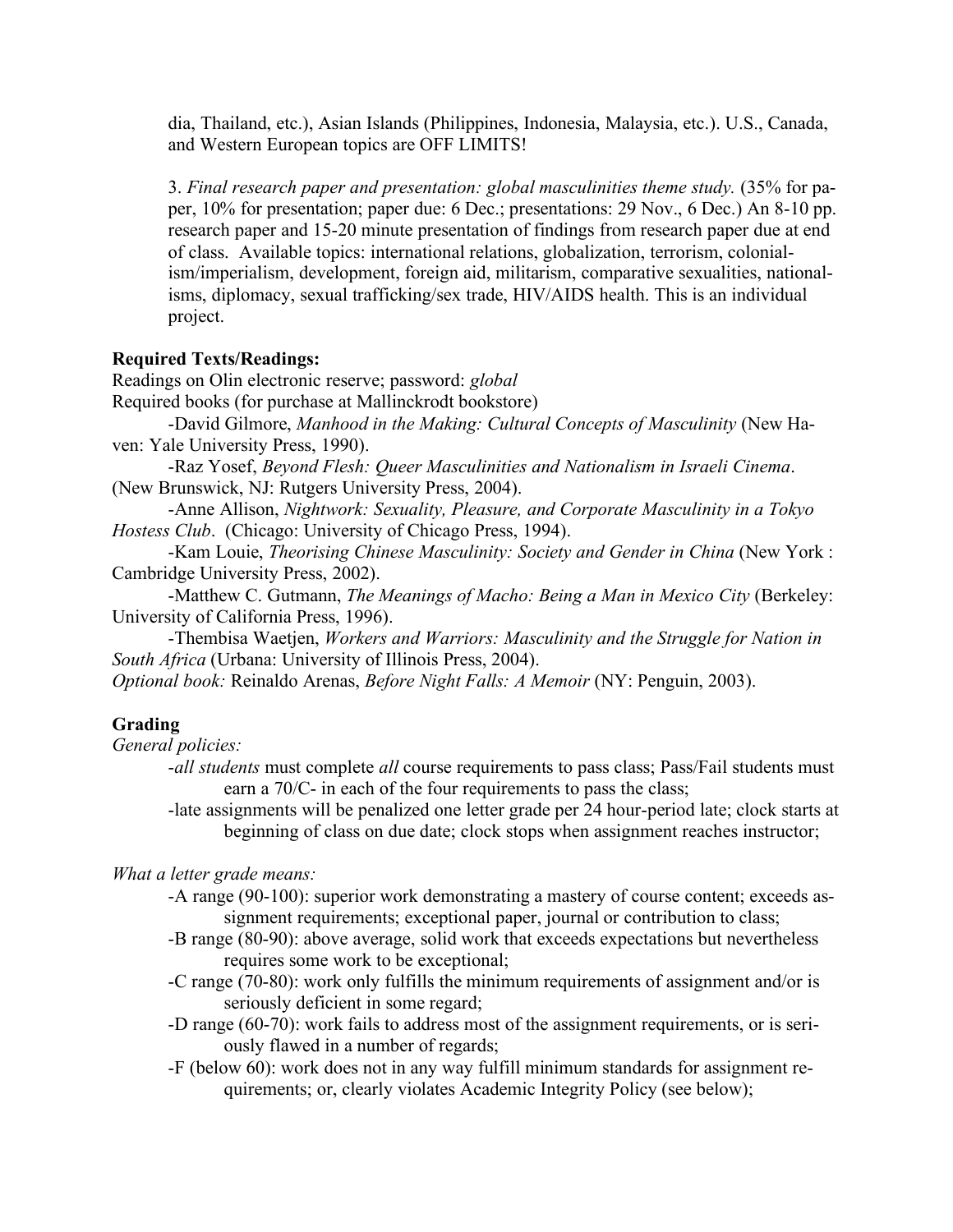- -NG (0) failure to turn in a given assignment; counted as a zero for course grade calculations; also, this grade is occasionally given to work which results from a misunderstanding of the assignment but is acceptable in every other way and deserves another attempt;
- -I (incomplete): may be given at instructor's discretion when the overall quality of work is high but one or more course requirement remains unfinished at the end of the class; CAUTION: I grades not completed within one semester automatically revert to F.

*Letter to number table:*

| $A+=98-100$ B+=88-89 C+=78-79 D+=68-69 F+0-59          |  |  |  |                                                              |
|--------------------------------------------------------|--|--|--|--------------------------------------------------------------|
| $A = 93-97$ $B = 83-87$ $C = 73-77$ $D = 63-67$ $NG=0$ |  |  |  |                                                              |
|                                                        |  |  |  | A- =90-92   B- =80-82   C- =70-72   D- =60-62   I=incomplete |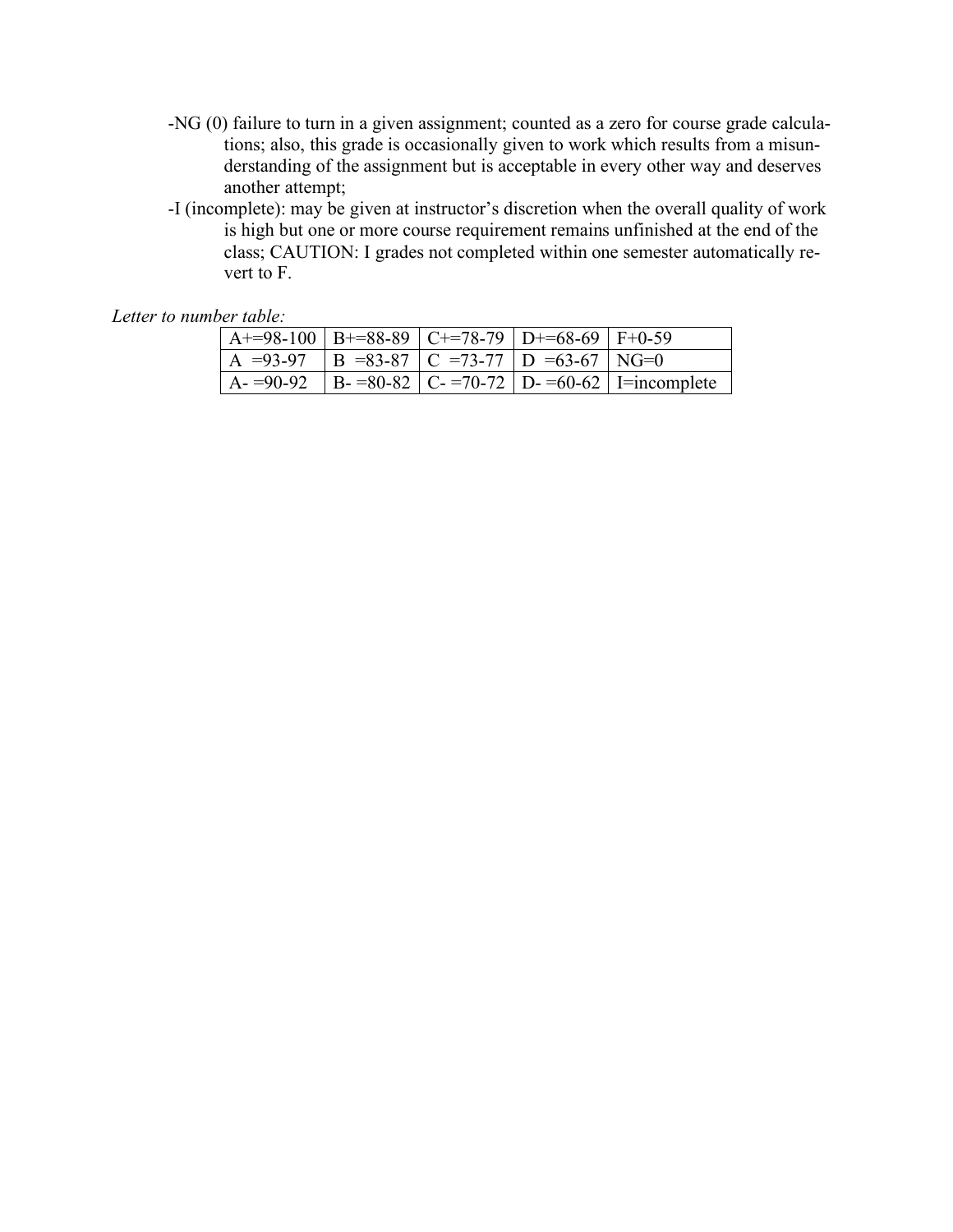# Schedule of Topics and Readings

Schedule subject to adjustment; please read each text and be prepared to discuss it on day listed. Each class (as noted) will start with presentations by a student 'geographer' followed by an introduction to discussion led by one student. 'Geographers' are responsible for making a *brief* presentation *with handout* on the history, politics, economics, and geography of the area/country we are looking at each week. Student discussion leaders will make *brief* statements summarizing the topic and argument of the readings and initiate/moderate class discussion.

## 30 August: Introduction

# 6 Sept.: Global Masculinities: Problems and Prospects

- -R. W. Connell, "Masculinities and Globalization," *Men and Masculinities* 1, no. 1 (1998): 3-23. ERes
- -Bob Pease and Keith Pringle, "Introduction: Studying Men's Practices and Gender Relations in a Global Context," in Pease and Pringle, eds., *A Man's World?: Changing Men's Practices in a Globalized World* (London: Zed Books, 2001), 1-10. ERes
- -Michael S. Kimmel, "Gender, Class, and Terrorism," *The Chronicle of Higher Education* (8 February 2002). ERes
- -Robert Morrell and Sandra Scott, "Men in the Third World: Postcolonial Perspectives on Masculinity," in *The Handbook of Studies on Men and Masculinities* (Thousand Oaks, Calif.: Sage Publications, 2005), 90-113. ERes

### 13 Sept.: Masculinity: Specific or Universal, Local or Global?

Discussion leader:

Geographer: none this week

Read: David Gilmore, *Manhood in the Making: Cultural Concepts of Masculinity* (New Haven: Yale University Press, 1990).

## 20 Sept.: Africa

Discussion leader: \_\_\_\_\_\_\_\_\_\_\_\_\_\_\_\_\_\_\_\_\_\_\_

Geographer:

Read: Thembisa Waetjen, *Workers and Warriors: Masculinity and the Struggle for Nation in South Africa* (Urbana: University of Illinois Press, 2004).

## 27 Sept.: Israel

Discussion leader:

Geographer:

- Read: Raz Yosef, *Beyond Flesh: Queer Masculinities and Nationalism in Israeli Cinema* (New Brunswick, NJ: Rutgers University Press, 2004).
- -*optional*: view *Yossi & Jagger* (dir. Eytan Fox; Strand Releasing, 2004). Olin 2 hour reserve: PN1995.91 H4 Y67 2004.

# 4 Oct.: Islamic Masculinities (in the Middle East)

Discussion leader:

Geographer: \_\_\_\_\_\_\_\_\_\_\_\_\_\_\_\_\_\_\_\_\_\_\_\_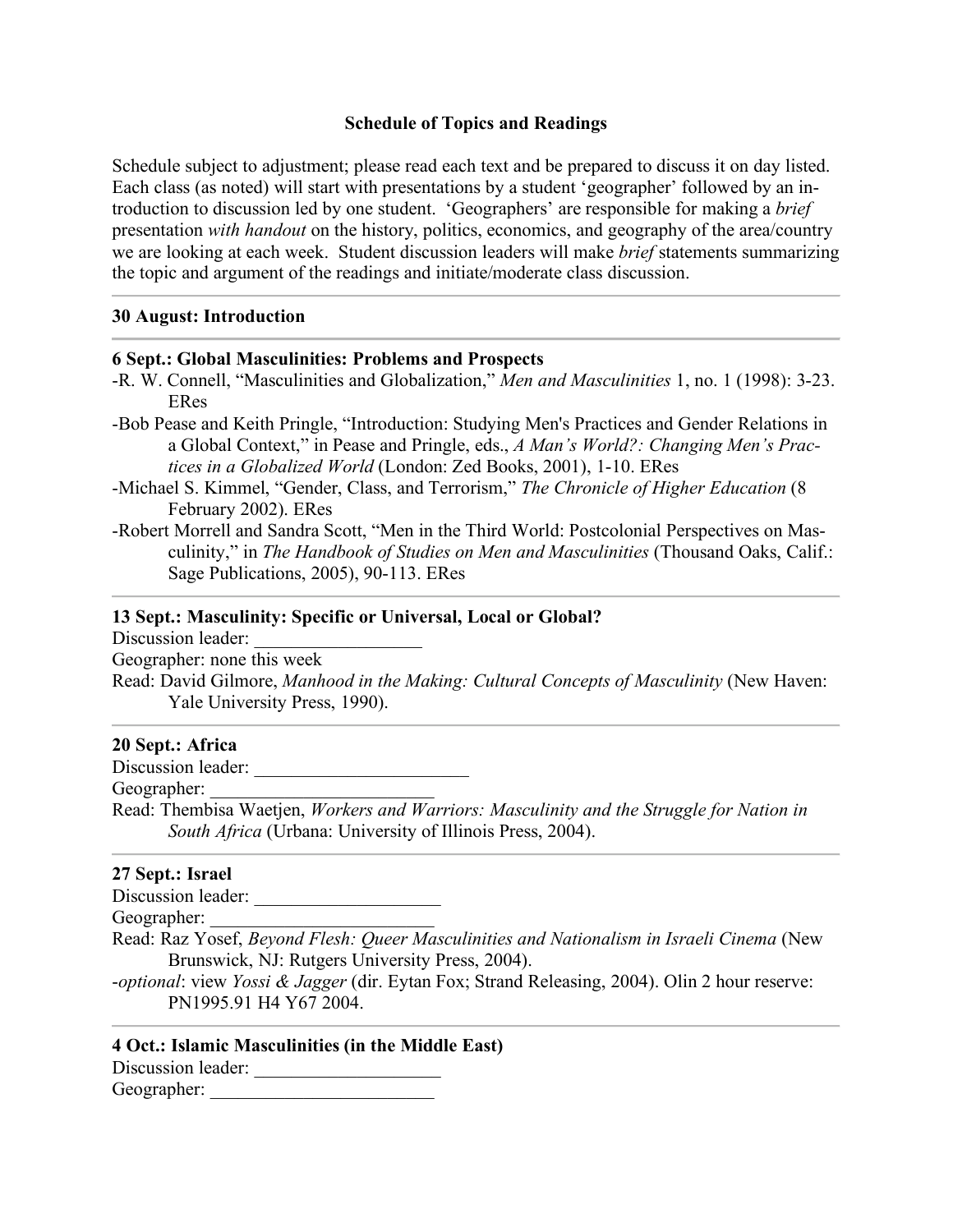- -Shahin Gerami, "Islamist Masculinity and Muslim Masculinities," in *The Handbook of Studies on Men and Masculinities* (Thousand Oaks, Calif.: Sage Publications, 2005), 448-57. ERes
- -Abdelwahab Bouhdiba and Abdu Khal, "Festivities of Violence: Circumcision and the Making of Men," in Mai Ghoussoub and Emma Sinclair-Webb, eds. *Imagined Masculinities: Male Identity and Culture in the Modern Middle East* (London: Saqi Books, 2000), 19- 32. ERes
- Julie Peteet, "Male Gender and Rituals of Resistance in the Palestinian Intifada: A Cultural Politics of Violence," in Mai Ghoussoub and Emma Sinclair-Webb, eds. *Imagined Masculinities: Male Identity and Culture in the Modern Middle East* (London: Saqi Books, 2000), 103-26. ERes
- -Shahin Gerami, "Mullahs, martyrs, and men: Conceptualizing masculinity in the Islamic Republic of Iran," *Men and Masculinities* 5, no. 3 (January 2003): 257-74.
- -Marcia C. Inhorn, '"The worms are weak': Male infertility and patriarchal paradoxes in Egypt," *Men and Masculinities* 5, no. 3 (January 2003): 236-56. ERes

# 11 Oct.: Class cancelled: work on mid-term papers and presentations (instructor at conference)

### 18 Oct.: Mid-term presentations: team research project on area masc.

### 25 Oct.: South Asia (SUBJECT TO CHANGE)

Discussion leader: \_\_\_\_\_\_\_\_\_\_\_\_\_\_\_\_\_\_\_\_

Geographer:

- -Mrinalini Sinha, "Giving Masculinity a History: Some Contributions from the Historiography of Colonial India," in Leonore Davidoff, et al, eds. *Gender and History: Retrospect and Prospect* (Malden Mass.: Blackwell, 2002): 27-42. ERes
- -Revathi Krishnaswamy, "The Economy of Colonial Desire," in *Effeminism: The Economy of Colonial Desire* (Ann Arbor: University of Michigan Press, 1998), 15-52, 171-77. ERes
- -Steve Derné, "Globalization and the Reconstitution of Local Gender Arrangements," *Men and Masculinities* 5, no. 2 (October 2002): 144-64. ERes
- -Siddartha, "Saris, Men and Non-violence: Reflections on Indian Masculinity," in in Pease and Pringle, eds., *A Man's World?: Changing Men's Practices in a Globalized World* (London: Zed Books, 2001), 217-30. ERes

#### 1 Nov.: Japan

Discussion leader: Geographer:

Read: Anne Allison, *Nightwork: Sexuality, Pleasure, and Corporate Masculinity in a Tokyo Hostess Club* (Chicago: University of Chicago Press, 1994).

# 8 Nov.: China

Discussion leader: \_\_\_\_\_\_\_\_\_\_\_\_\_\_\_\_\_\_\_\_

Geographer:

Read: Kam Louie, *Theorising Chinese Masculinity: Society and Gender in China* (New York: Cambridge University Press, 2002)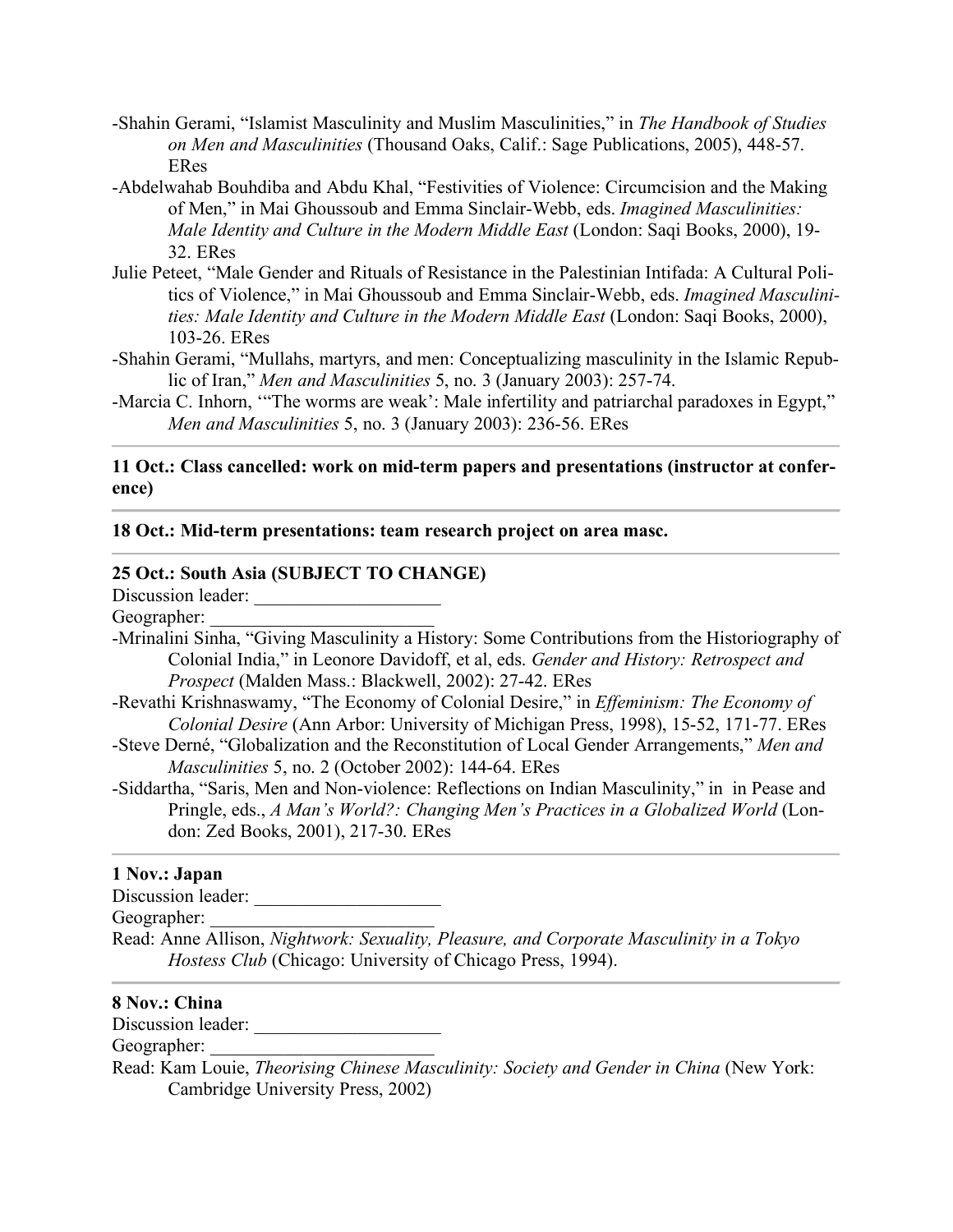#### \*15 Nov.: Mexico

Discussion leader: \_\_\_\_\_\_\_\_\_\_\_\_\_\_\_\_\_\_\_\_

Geographer:

Read: Matthew C. Gutmann, *The Meanings of Macho: Being a Man in Mexico City* (Berkeley: University of California Press, 1996).

# 22 Nov.: Caribbean

Discussion leader: \_\_\_\_\_\_\_\_\_\_\_\_\_\_\_\_\_\_\_\_ Geographer:

Read:

- -Violet Eudine Barriteau, "Theorizing Ruptures in Gender Systems and the Project of Modernity in the Twentieth-Century Caribbean," in Linden Lewis, ed. *The Culture of Gender and Sexuality in the Caribbean* (Gainesville, FL: University Press of Florida, 2003). ERes
- -Linden Lewis, "Caribbean Masculinity: Unpacking the Narrative," in Linden Lewis, ed. *The Culture of Gender and Sexuality in the Caribbean* (Gainesville, FL: University Press of Florida, 2003). ERes
- -Rafael L. Ramirez, "Masculinity and Power in Puerto Rico," in Linden Lewis, ed. *The Culture of Gender and Sexuality in the Caribbean* (Gainesville: University Press of Florida, 2003). ERes
- -Barry Chavannes, ""The Role of the Street in the Socialization of Caribbean Males," in Linden Lewis, ed. *The Culture of Gender and Sexuality in the Caribbean* (Gainesville, FL: University Press of Florida, 2003). ERes
- -view *Before Night Falls* (Olin 2 hour reserve)
- -*optional*: read selections from Reinaldo Arenas, *Before Night Falls: A Memoir* (Penguin, 2003). Olin reserve

## 29 Nov.: Final Presentations

## 6 Dec.: Final Presentations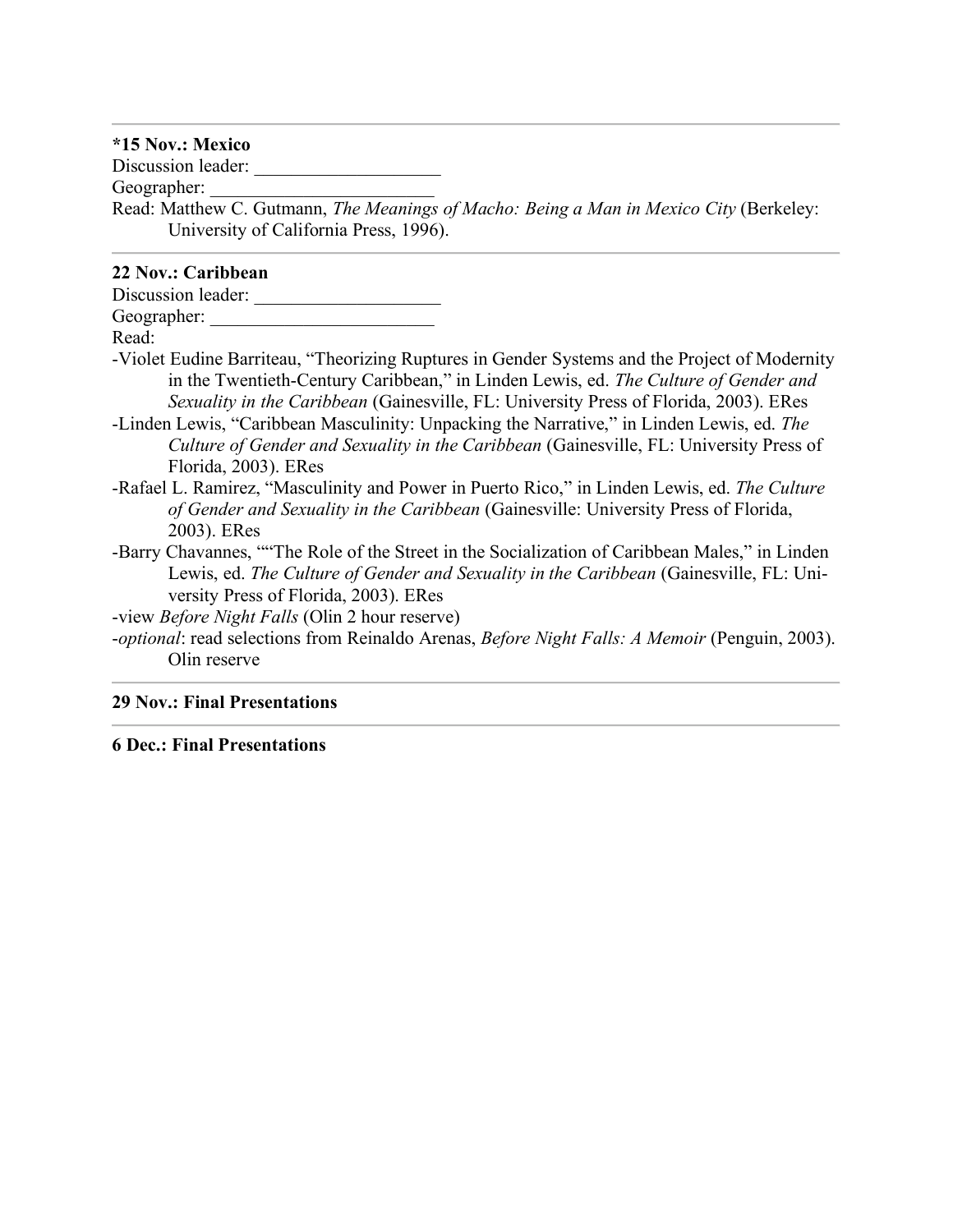#### Books on 24 hour reserve at Olin

Anne Allison, *Nightwork : sexuality, pleasure, and corporate masculinity in a Tokyo hostess club* (Chicago: University of Chicago Press, 1994). GT3415.J3 A45 1994 Matthew C. Gutmann, *The meanings of macho: being a man in Mexico City* (Berkeley : University of California Press, 1996). HQ1090.7.M6 G87 1996 Roger N. Lancaster, *Life is hard: machismo, danger, and the intimacy of power in Nicaragua* / Berkeley : University of California Press, c1992. HN163.5 L36 1992 *The culture of gender and sexuality in the Caribbean*, Linden Lewis, ed. (Gainesville, FL: University Press of Florida, 2003). HQ1075.5.C27 C88 2003 *A man's world?: changing men's practices in a globalized world*, edited by Bob Pease and Keith Pringle (London: Zed Books, 2001). HQ1090 .M36 2001 *Imagined masculinities : male identity and culture in the modern Middle East*, Mai Ghoussoub and Emma Sinclair-Webb, eds. (London: Saqi, 2000). HQ1090.7.M65 I53 2000 Louie, Kam. *Theorising Chinese Masculinity: Society and Gender in China* (New York: Cambridge University Press, 2002) HQ1090.7.C6 L68 2002 *Sexual sites, seminal attitudes: sexualities, masculinities, and culture in South Asia*, editor, Sanjay Srivastava. (Thousand Oaks, Calif. : Sage, 2004). HQ18.S64 S49 2003 Raz Yosef, *Beyond Flesh: Queer Masculinities and Nationalism in Israeli Cinema* (New Brunswick, N.J.: Rutgers University Press, 2004). PN1993.5.I86 Y67 2004 David Gilmore, *Manhood in the Making: Cultural Concepts of Masculinity* (New Haven: Yale University Press, 1990). BF692.5 G55 1990 *Men and masculinities in contemporary Japan: dislocating the salaryman doxa*, James E. Roberson and Nobue Suzuki, eds. (New York: Routledge, 2003). On order R.W. Connell, *Masculinities* (Cambridge: Polity Press, 1995). HQ1088 C66 1995 R.W. Connell, *The men and the boys* (Berkeley: University of California Press, 2000). HQ1088 .C68 2000 *The "Man" Question in International Relations*, edited by Marysia Zalewski and Jane Parpart (Boulder, Colo.: Westview Press, 1998). JZ1253.2 M36 1998 Cynthia Enloe, *Bananas, Beaches & Bases: Making Feminist Sense of International Politics* (Berkeley: University of California Press, 1990) HQ1236 E55 1990 Cynthia Enloe, *Maneuvers: the international politics of militarizing women's lives* (Berkeley: University of California Press, 2000). U21.75 .E5524 2000 Leo Braudy, *From Chivalry to Terrorism: War and the Changing Nature of Masculinity* (New York Alfred: A. Knopf, 2003). HQ1090 .B73 2003 *The Other Half of Gender: Men's Issues in Development* (Washington D.C.: The World Bank, 2006). HQ1090.7 D44 O84 2006 *Changing men in Southern Africa* , edited by Robert Morrell. (New York: Zed Books, 2001). HQ1090.7.S6 C49 2001 Miescher and Lindsay, eds., *Men and Masculinities in Modern Africa* (Portsmouth, NH: Heinemann, 2003). Olin 2 HQ1090.5.A357 M45 2003 Bujra, Janet M. *Serving Class: Masculinity and the Feminisation of Domestic Service in Tanzania* (Edinburgh : Edinburgh University Press for the International African Institute, 2000). HD6072.2.T34 B85 2000 *Chinese Femininities, Chinese Masculinities: A Reader*, Susan Brownell and Jeffrey N. Wasserstrom, eds. (Berkeley: University of California Press, 2002). Q1075.5.C6 C47 2002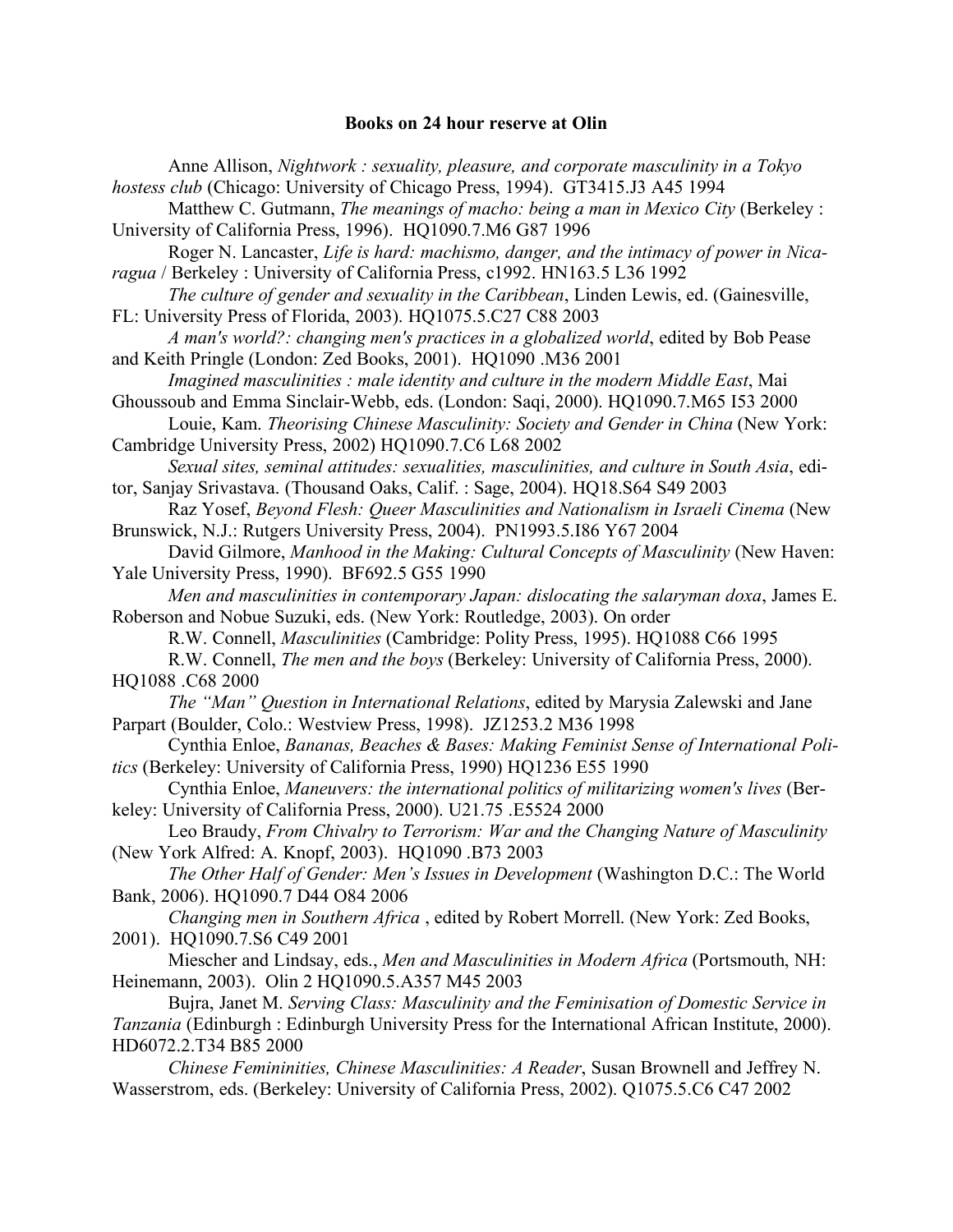Filippo Osella, *et al*, eds., *South Asian Masculinities: Context of Change, Sites of Continuity* (Women Unlimited, 2004). On order.

Sikata Banerjee, *Make Me A Man!: Masculinity, Hinduism, and Nationalism in India* (Albany: SUNY Press, 2005). On order.

Gilbert H. Herdt, *Guardians of the flutes : idioms of masculinity* (New York : McGraw-Hill, 1981). GN671.N5 H44

*Ritualized homosexuality in Melanesia* / edited by Gilbert H. Herdt (Berkeley: University of California Press, 1984). GN668 R54 1984

Ulf Mellstrom, *Masculinity, Power and Technology: A Malaysian Ethnography* (Ashgate, 2003). HQ1090.7.M4 M45 2003

Martin Crotty, *Making the Australian Male: Middle-class Masculinity 1870-1920* (Carlton South, Victoria: Melbourne University Press, 2001).

Tom Morton, *Altered mates: the man question* (St. Leonards, NSW : Allen & Unwin, 1997). HQ1090.7.A8 M678 1997

Donald Tuzin, *The Cassowary's revenge: the life and death of masculinity in a New Guinea society* (Chicago, Ill. : University of Chicago Press, 1997). DU740.42 T84 1997

Gutmann, Matthew C., ed. *Changing Men and Masculinities in Latin America*. (Durham: Duke University Press, 2003). HQ1090.7.L29 C43 2003

Girman, Chris. *Mucho Macho: Seduction, Desire, and the Homoerotic Lives of Latin Men*. (New York: Harrington Park Press, 2004). HQ76.2.L29 G57 2004

Mirande, Alfredo. *Hombres y Machos: Masculinity and Latino Culture* (Westview Press, 1997). E184 S75 M59 1997

Robert McKee Irwin, *Mexican Masculinities* (Minneapolis: University of Minnesota Press, 2003).

Archetti, Eduardo P. *Masculinities: Football, Polo and the Tango in Argentina*. (Oxford, UK: Berg, 1999). Olin 2 GV706.34 .A73 1999

Lumsden, Ian. *Machos, Maricones, and Gays: Cuba and Homosexuality*. (Philadelphia, PA: Temple University Press, 1996).

*Interrogating Caribbean Masculinities: Theoretical and Empirical Analyses*, edited by Rhoda Reddock (Jamaica, Barbados and Trinidad and Tobago: University of the West Indies Press, 2004).

Barry Chevannes, *Learning to be a man: culture, socialization, and gender identity in five Caribbean communities* (Barbados: University of the West Indies Press, 2001).

*The Other Half of Gender: Men's Issues in Development* (Washington D.C.: The World Bank, 2005). HQ1090.7.D44 O84 2006

Rebeccca Kay, *Men in Contemporary Russia: The Fallen Heroes of Post-soviet Change?* (London: Ashgate, 2006).

*Russian masculinities in history and culture*, edited by Barbara Evans Clemens, Rebecca Friedman, and Dan Healy (New York: Palgrave, 2002). HQ1090.7.R8 R87 2002

Suzette Heald, *Manhood and morality: sex, violence, and ritual in Gisu society* (New York: Routledge, 1999). DT433.245.G57 H45 1999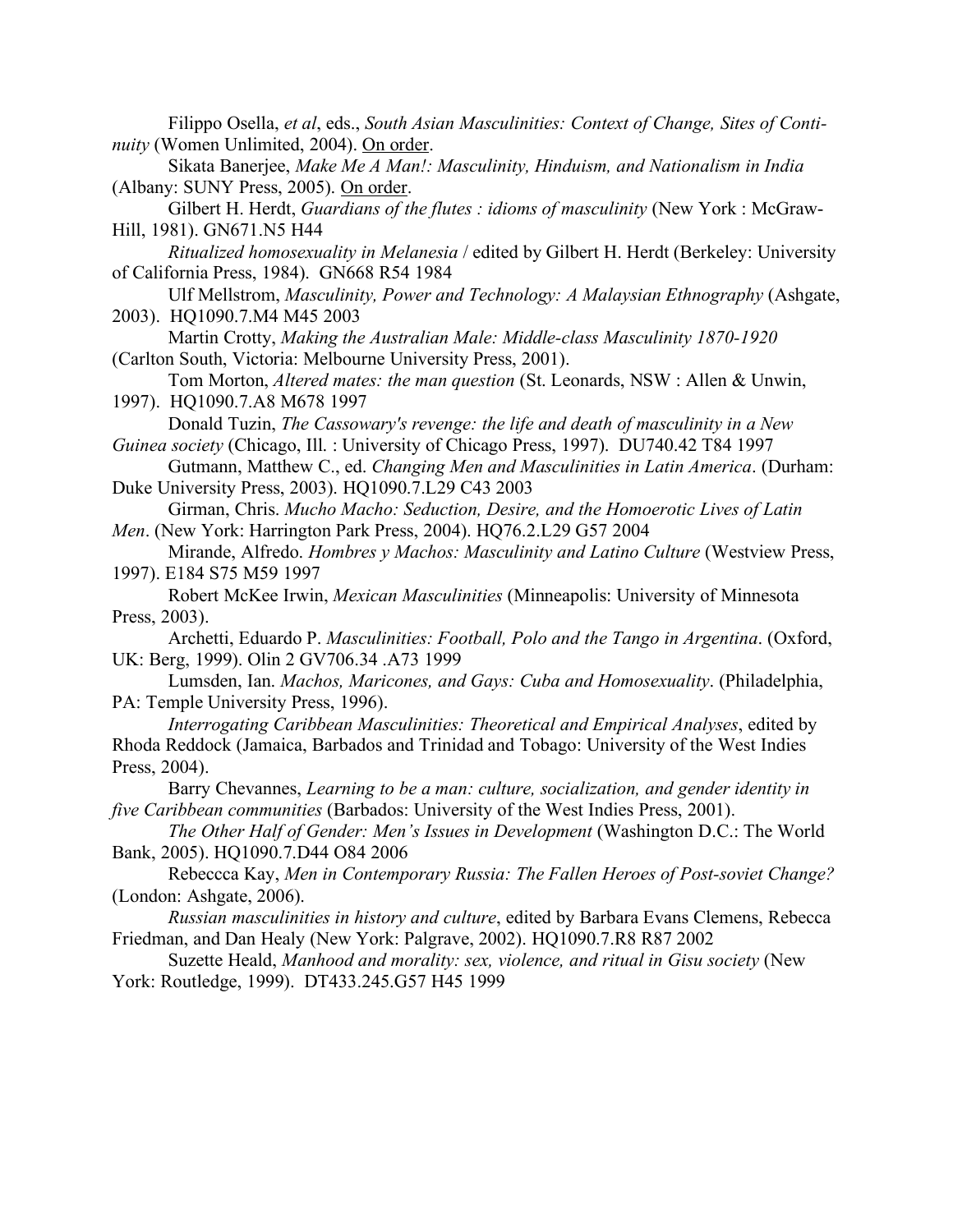# Bibliography

### *General/Theory*

Esther Ngan-ling Chow, "Gender Matters: Studying Globalization and Social Change in the 21st Century." *International Sociology* 18/3 (2003): 443-460.

R. W. Connell, "Masculinities and Globalisation," *Men and Masculinities* 1, no. 1 (1998): 3-23. Olin 1 HQ1088 .M458

R. W. Connell, "Globalization and Men's Bodies," in *The Men and the Boys* (Berkeley: University of California Press, 2000), 57-66. Soc HQ1088 .C68 2000

R. W. Connell, "The Big Picture: Masculinities in Recent World History," *Theory and Society* 22 (1993): 597-623. Have pdf.

Pease and Pringle, "Introduction: Studying Men's Practices and Gender Relations in a Global Context," 1-19.

Michael S. Kimmel, "Global Masculinities: Restoration and Resistance," in Pease and Pringle, 21-28.

Michael Kaufman, "The White Ribbon Campaign: Involving Men and Boys in Ending Global Violence Against Women," in Pease and Pringle, 38-51.

White Ribbon Campaign website http://www.whiteribbon.ca/about\_us/

Film: *Macho*; on men against violence in Nicaragua.

Graeme Russell, "Adopting a Global Perspective on Fatherhood," in Pease and Pringle , 52-68.

Ben Wadham, "Global Men's Health and the Crisis of Western Masculinity," in Pease and Pringle, 69-82.

Sandra Whitworth, "Theory and Exclusion: Gender, Masculinity, and International Political Economy," in *Political Economy and the Changing Global Order*, 91-104. Edited by Richard Stubbs and Geoffrey R. D. Underhill (Toronto: Oxford University Press, 2000). Olin 2 HF1359 .P65 2000

Dorinne Kondo, "Fabricating Masculinity: Gender, Race, and Nation in a Transnational Frame," in *Between Woman and Nation: Nationalisms, Transnational Feminisms, and the State*, 296-319. Edited by Caren Kaplan, Norma Alarcón, and Minoo Moallem. Durham: Duke University Press, 1999. Olin 2 HQ1236 .B45 1999

Charlotte Hooper, "Masculinities in Transition: The Case of Globalization," in *Gender and Global Restructuring: Sightings, Sites and Resistances*, 59-73. Edited by Marianne H. Marchand and Anne Sisson Runyan. New York: Routledge, 2000. Mobius

*The "Man" Question in International Relations.* Edited by Marysia Zalewski, Jane Parpart. Boulder, Colo.: Westview Press, 1998. Olin 2 JZ1253.2 M36 1998

Acker, Joan. "Gender, Capitalism, and Globalization," *Critical Sociology* 30, no. 1 (2004): 17-41. Have pdf.

Weis, Lois. "Masculinity, Whiteness and the New Economy," *Men and Masculinities* 8, no. 3 (January 2006): 262-72. Have pdf.

Valentine M. Moghadam, "Gender and the Global Economy," in *Revisioning Gender*, Myra Ferree, et al., eds. (Thousand Oaks: Sage Publications, 1998), 128-60. Have copy.

Sylvia Waldby, "Gender, globalisation, and democracy," in *Gender in the 21st century*, edited by Caroline Sweetman (Oxford: Oxfam, 2000), 10-20. Mobius

Ruth Pearson, "Moving the goalposts: Gender and globalisation in the twenty-first century," in *Gender in the 21st century*, edited by Caroline Sweetman (Oxford: Oxfam, 2000), 20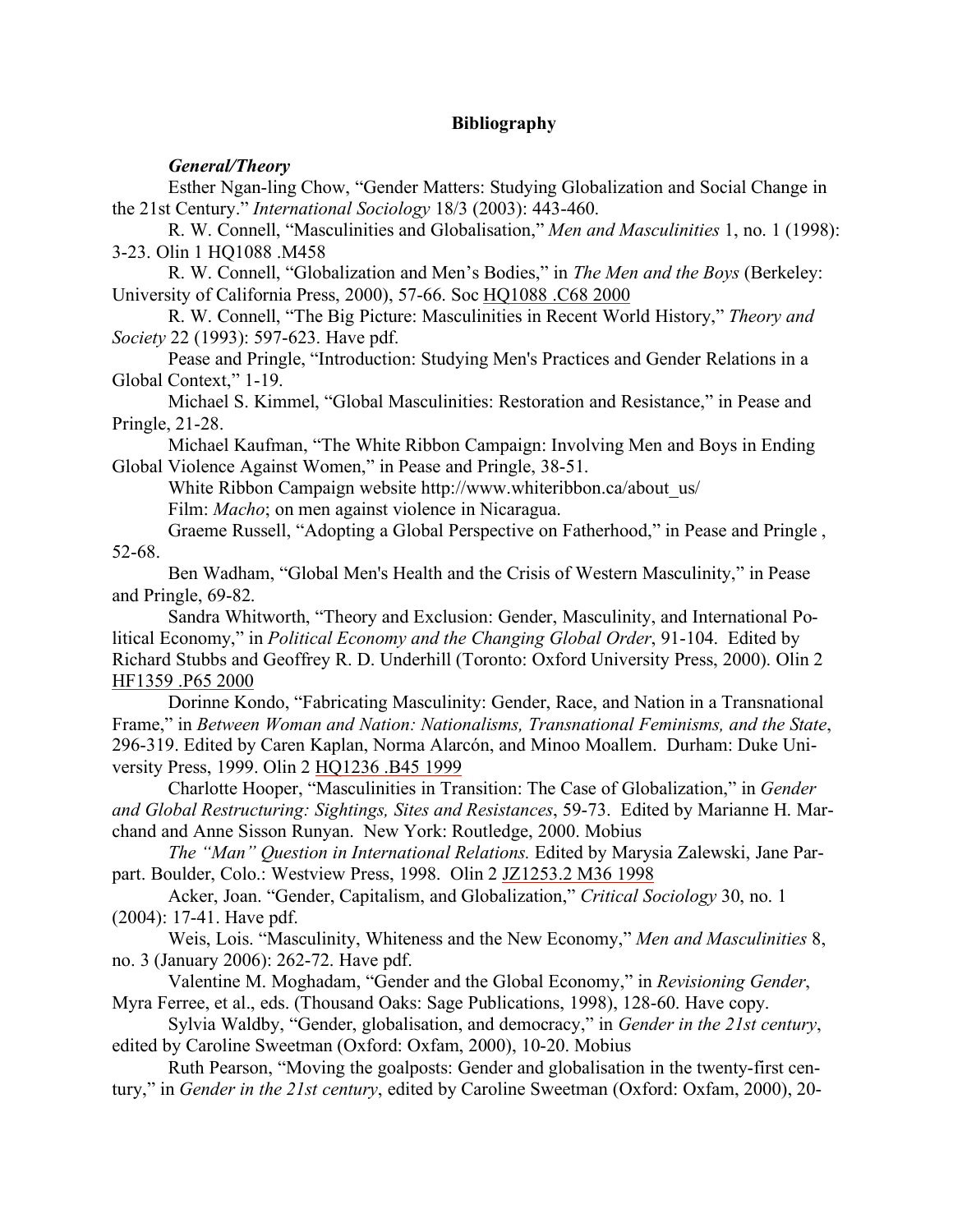29. Mobius

Patricia A. Made, "Globalisation and gender training for the media: Challenges and lessons learned," in *Gender in the 21st century*, edited by Caroline Sweetman (Oxford: Oxfam, 2000), 29-35. Mobius

David Gilmore, *Manhood in the Making: Cultural Concepts of Masculinity* (New Haven: Yale University Press, 1991). \$18, 272pp.

Robin Morgan, *The Demon Lover: The Roots of Terrorism* (New York: Washington Square Press, 1989, Reissued: 2001).

S. White, "Making Men an Issue: Gender Planning for 'the Other Half'," in M. Macdonald, ed., *Gender Planning in Development Agencies: Meeting the Challenge* (Oxfam, UK: Oxfam, 1994).

#### *Colonialism*

Mrinalini Sinha, *Colonial Masculinity: The 'Manly Englishman' and the 'Effeminate Bengali' in the Late Nineteenth Century* (New York: St. Martin's, 1995).

*Dislocating Masculinity: Comparative Ethnographies* (New York: Routledge, 1993).

Dawson, Graham. "The Blond Bedouin: Lawrence of Arabia, Imperial Adventure and the Imagining of English-British Masculinity." In *Manful Assertions: Masculinities in Britain since 1800*. Ed. Michael Roper and John Tosh (New York: Routledge 1991), 113-144.

Mackenzie, John M. "The Imperial Pioneer and Hunter and the British Masculine Stereotype in Late Victorian and Edwardian Times," in *Manliness and Morality: Middle-class masculinity in Britain and America, 1800-1940*. Ed. J. A. Mangan and James Walvin. Manchester: Manchester University Press 1987, 176-198. Olin 2 HQ1090M35

Stoler, Ann Laura. "Carnal Knowledge and Imperial Power: Gender, Race, and Morality in Colonial Asia." In *Gender at the Crossroads of Knowledge: Feminist Anthropology in the Postmodern Era*. Ed. and With an Introduction by Micaela di Leonardo. Berkeley and Los Angeles: University of California Press 1991, 51-101. Olin 2 GN33.G42 1991

Warren, Allen. "Citizens of Empire: Baden-Powell, Scouts and Guides and an Imperial Ideal, 1900-1940." In *Imperialism and Popular Culture*. Ed. John M. Mackenzie. Manchester and Dover, N.H.: Manchester University Press 1986, 232-256.

#### *African masculinities*

Robert Morrell and Lahoucine Ouzgane, eds., *African Masculinities: Men in Africa from the Late 19th Century to the Present* (Palgrave Macmillan, 2005).

Niehaus, I. "Renegotiating Masculinity in the South African Lowveld: Narratives of Male-Male Sex in Labour Compounds and in Prisons," *African Studies* (Johannesburg) 61, no. 1 (1 July 2002): 77-97.

Hodgson, D.L. '"Once Intrepid Warriors': Modernity and the Production of Maasai Masculinities," *Ethnology* 38, no. 2 (Spring 1999): 121-150.

Arnett, Jeffrey Jensen, "Requirements for Manhood in an East African Culture*,"* in *Readings on Adolescence and Emerging Adulthood* (Upper Saddle River, N.J.: Prentice Hall, 2002).

Moran, Mary H. "Warriors or Soldiers? Masculinity and Ritual Transvestism in the Liberian Civil War," *Situated Lives: Gender and Culture in Everyday Life*, edited by Louise Lamphere, Helena Ragoné, and Patricia Zavella (New York: Routledge, 1997), 440-450.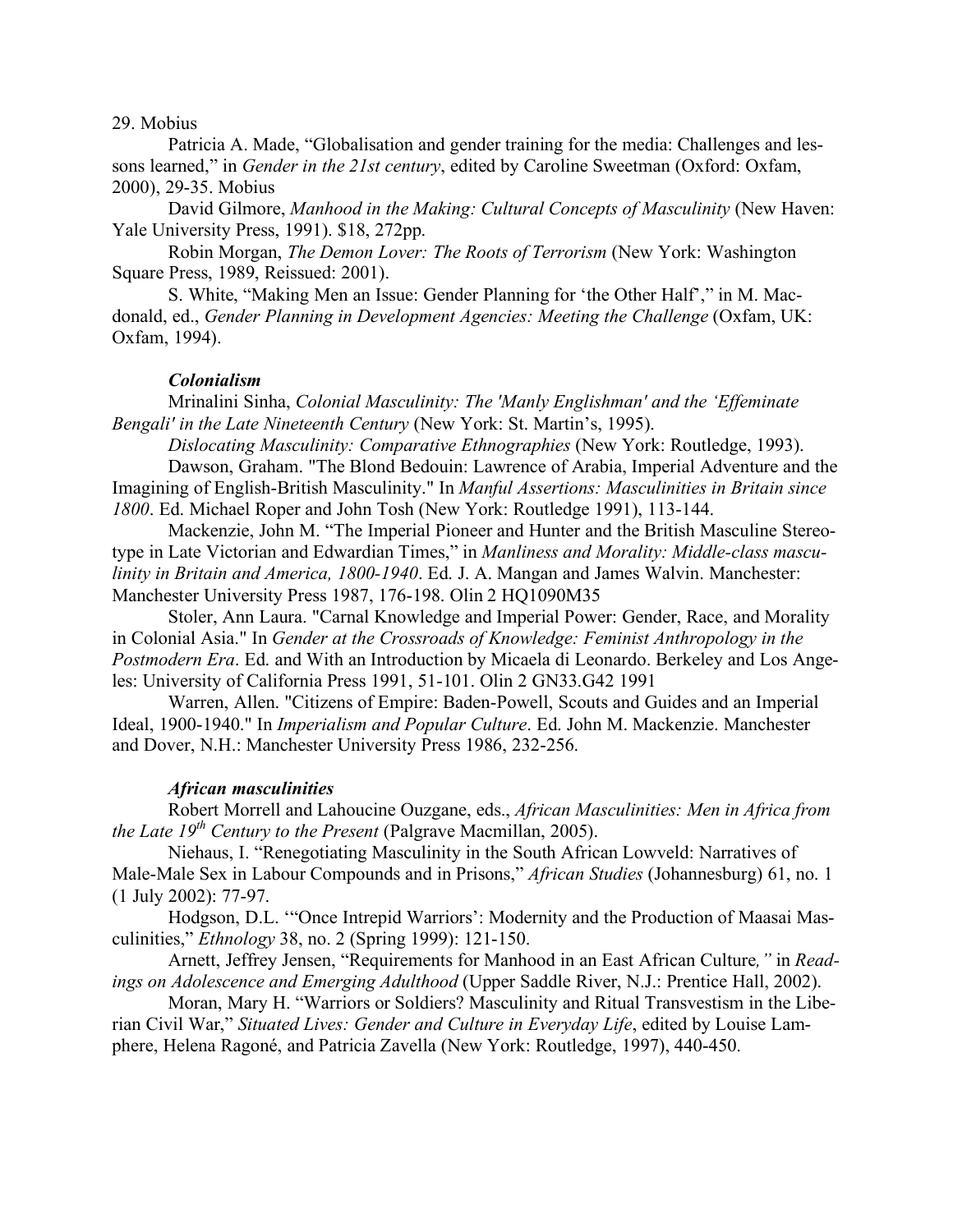Shepler, Susan. "Globalizing child soldiers in Sierra," in *Youthscapes: the Popular, the National, the Global*. Edited by Sunaina Maira and Elisabeth Soep. Philadelphia: University of Pennsylvania Press, 2005.

#### *Middle-East/Israel*

"Special Issue: Islamic Masculinities." Lahoucine Ouzgane, ed., *Men and Masculinities* 5, no. 3 (January 2003)

Belkin, Aaron. "Homosexuality and the Israel defense forces: Did lifting the gay ban undermine military performance?" *Armed Forces and Society* 27, no. 4 (Summer 2001).

Kaplan, Danny, and Eyal Ben-Ari. "Brothers and others in arms--Managing gay identity in combat units of the Israeli army," *Journal of Contemporary Ethnography* 29, no. 4 (August 2000): 396-432.

Klein, Uta. 'Our best boys': The gendered nature of civil-military relations in Israel. *Men and Masculinities* 2, no. 1 (July 1999): ??

Lomsky-Feder, E., and T. Rapoport. "Juggling models of masculinity: Russian-Jewish immigrants in the Israeli Army," *Sociological Inquiry* 73, no. 1 (February 2003): 114-137.

Wasserfall, Rahel R. "Continuity and Struggle: Two Generations of Jewish Moroccan Men in a Moshav in Israel," *Journal of Mediterranean Studies* 4, no. 2 (1994): 300-312.

#### *East Asia: China, Japan, Korea, etc.*

Williams, Walter L. "From Samurai to Capitalist: Male Love, Men's Roles, and the Rise of Homophobia in Japan," *Journal of Men's Studies* 1, no. 1 (August 1992): 71-74. ILL

Schad-Seifert, Annette. "Samurai and Sarariiman: The Discourse on Masculinity in Modern Japan," in Park, Sung-Jo and Holzhausen, Arne. (eds). *Can Japan Globalize?: Studies on Japan's Changing Political Economy and the Process of Globalization, in Honour of Sung-Jo Park*. (Heidelberg & New York: Physica-Verlag, 2001), 199-212

Moon, Seungsook. "The Production and Subversion of Hegemonic Masculinity: Reconfiguring Gender Hierarchy in Contemporary South Korea," in *Under Construction: the Gendering of Modernity, Class, and Consumption in the Republic of Korea*, 79-114. Edited by Laurel Kendall. Honolulu: University of Hawai'i Press, 2002.

#### *South Asia: India, Pakistan, etc.*

Mrinalini Sinha, "Giving Masculinity a History: Some Contributions from the Historiography of Colonial India," in Leonore Davidoff et al, eds., *Gender and History: Retrospect and Prospect* (Malden, Mass.: Blackwell, 2000), 27-42.

Joseph S. Alter, "Nervous Masculinity: Consumption and the Production of Embodied Gender in Indian Wrestling," in Diane P. Mines and Sarah Lamb, eds., *Everyday Life in South Asia* (Bloomington, IN : Indiana University Press, 2002), 132-45.

Schneider, Alexandra. '"Jackie Chan is nobody, and so am I"': juvenile fan culture and the construction of transnational male identity in the Tamil Diaspora in *Youthscapes: the Popular, the National, the Global*. Edited by Sunaina Maira and Elisabeth Soep. Philadelphia: University of Pennsylvania Press, 2005.

Steve Derné, "Globalization and the Reconstitution of Local Gender Arrangements," *Men and Masculinities* 5, no. 2 (Oct. 2002): 144-?

Filippo Osella, et al, eds., *South Asian Masculinities: Context of Change, Sites of Continuity* (Women Unlimited, 2004).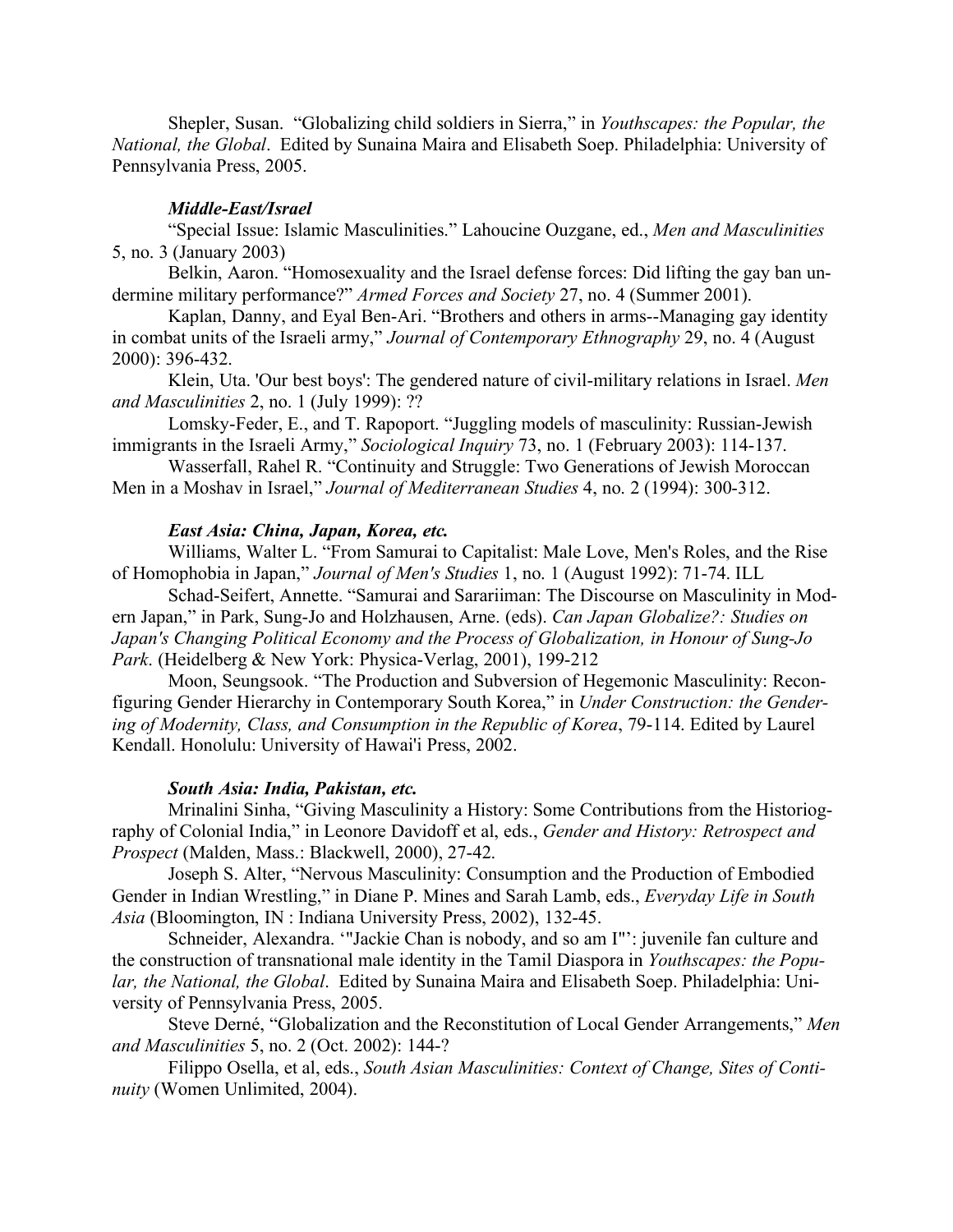Sikata Banerjee, *Make Me A Man!: Masculinity, Hinduism, and Nationalism in India* (Albany: SUNY Press, 2005).

#### *South Pacific, Asian Islands, Oceania*

Martin Manalansan IV, *Global Divas: Filipino Gay Men in the Diaspora* (Duke, 2003) Glen Lewis, *Real men like violence: Australian men, media, and violence* (Kenthurst [N.S.W.] : Kangaroo Press, 1983).

#### *Latin America*

Hardin, M. "Altering Masculinities: The Spanish Conquest and the Evolution of the Latin American Machismo," *International Journal of Sexuality and Gender Studies* 7, no. 1 (January 2002): 1-22.

#### *Caribbean*

*Unsettling Masculinity in the Caribbean: Facing a Future without Guarantees*. Centre For Gender and Development Studies, University of the West Indies Working Paper Series (Cave Hill). Working Paper No. 13, April 2005.

"Masculinity, the Political Economy of the Body and Patriarchal Power in the Caribbean", 236-261, in *Gender in the 21st Century: Caribbean Perspectives, Visions and Possibilities*, edited by Bailey, Barbara and Elsa Leo-Rhynie, (Kingston, Jamaica: Ian Randle Publishers, 2004).

"Caribbean Masculinity at the Fin de Siècle," 244-266, in *Interrogating Caribbean Masculinities: Theoretical and Empirical Analyses*, edited by Rhoda Reddock (Jamaica, Barbados and Trinidad and Tobago: University of the West Indies Press, 2004).

"Fieldnotes on Masculinity Research in the Caribbean", 57-68, in *Caribbean Masculinities: Working Papers*, edited by Rafael Ramírez, Victor Garcia-Toro, and Ineke Cunningham. ( Puerto Rico: The University of Puerto Rico (CIEVS), 2002)

"Nationalism and Caribbean Masculinity," 261-281, in *Gender Ironies of Nationalism: Sexing the Nation*, edited by Tamar Mayer. (London and New York: Routledge, 2000).

"Masculinity and the Dance of the Dragon: Reading Lovelace Discursively," *Feminist Review*, no. 59, Summer, 1998: 164-185.

"Are Caribbean Men in Crisis? An Economic and Social Dilemma." *Caribbean Affairs* 3, no. 3 (July/September 1990): 104-112.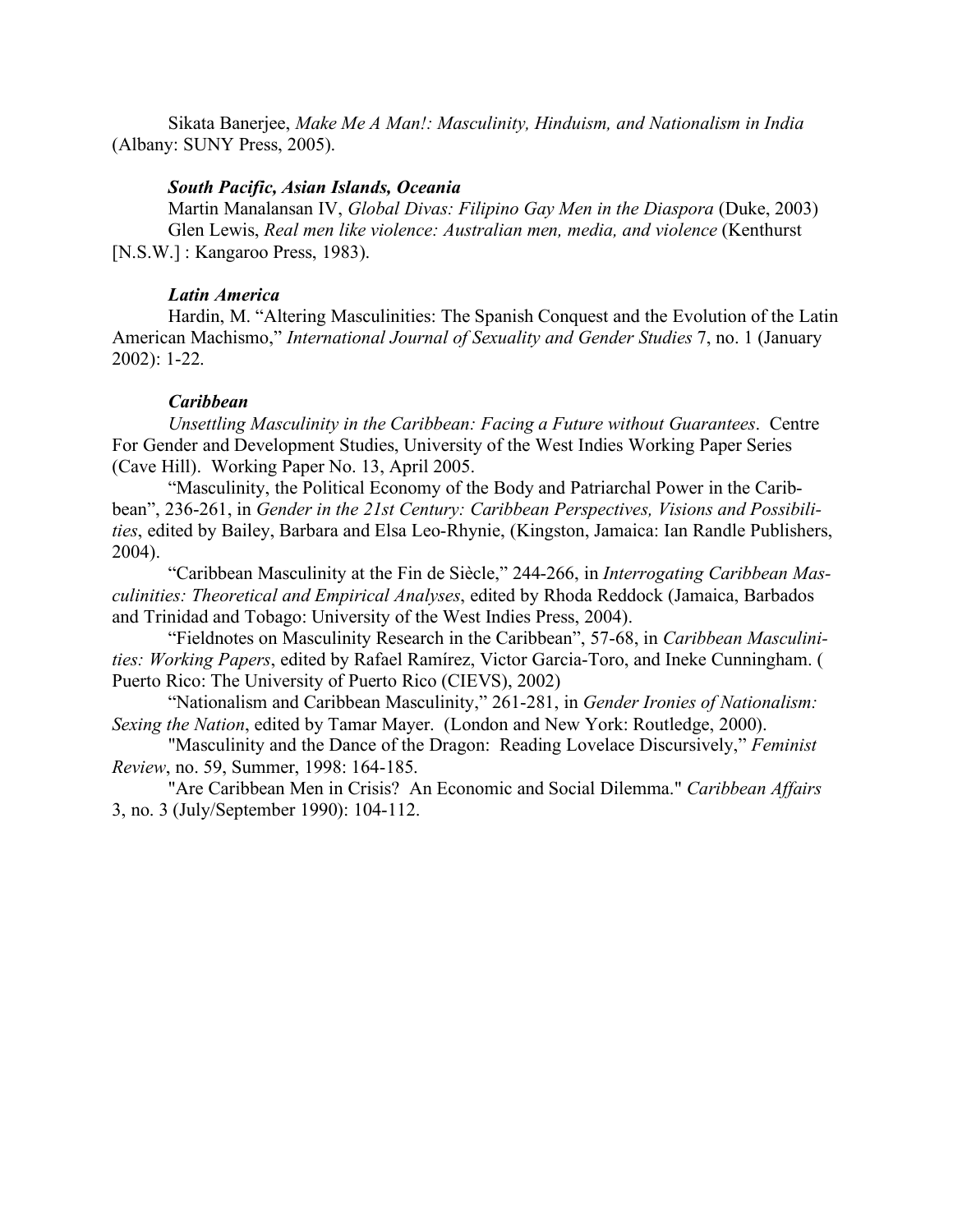# Readings on Islam, Gender and Masculinity

Introductions

Ahmed, L. (1992) Women and Gender in Islam: Historical Roots of a Modern Debate (New Haven: Yale University Press)

Ali, K. (2002) Rethinking Women's Issues in Muslim Communities, in M. Wolfe and Beliefnet [Eds] (2002) Taking Back Islam (Emmaus: Rodale Press)

Alsop, R. Fitzsimmons, A. and Lennon, K. (2003) Theorizing Gender (Cambridge: Polity)

Badran, M. (2002) Islamic feminism: what's in a name? Al-Ahram Weekly Online Issue No.569 http://weekly.ahram.org.eg/2002/569/cu1.htm accessed 23/10/04

Connell, R. W. (1995) Masculinities (Cambridge: Polity)

Connell, R. W. (2002) Gender (Cambridge: Polity)

Gaag, N. (2004) No Nonsense Guide to Women's Rights (London: NI/Verso)

Murray, S, and Roscoe, W. (1997) Islamic Homosexualities: Culture, History and Literature (New York: New York University Press) Naz Project (2000)

Wadud, A. (1999) Qur'an and Women: Rereading the Sacred Text from a Women's Position, 2nd Edition (Oxford: Oxford University Press)

Other Key Texts

Archer, L (2003) Race, Masculinity and Schooling: Muslim Boys and Education (Buckingham: Open University Press)

Ask, K. and Tjomsland, M. [Eds.] (1998) Women and Islamization: Contemporary Dimensions of Discourse on Gender Relations (Berg)

Ataullah, Y. (2004) Liberals can also be fundamentalists, The Guardian September 3rd, p.24

Badran, M. (1996) Feminists, Islam, and Nation (NJ: Princeton University Press) Barazangi, N. H. (2005) Woman's Identity and the Qur'an: A New Reading (Florida:

University of Florida Press)

Bedell, G. (2004) Death before dishonour, The Observer Online, November 21st http://www.guardian.co.uk/ downloaded 24/1104

Bennetto, J. (2004) Suspicious deaths of young Asian women to be re-examined for honour killings link, The Independent December 7th, p.8

Brownmillar, S. (1976) Against Our Will: Men, Women and Rape (London Penguin) Butler, Judith (1990) Subjects of Sex/Gender/Desire, in S. Kemp and J. Squires [Eds]

(1997) Feminisms (Oxford: Oxford University Press)

Edley, N. and Wetherell, M. (1996) Masculinity, power and identity, in M. Mac an Ghaill, (1996) Understanding Masculinities (Buckingham: Open University)

Eissa, D. (1999) Constructing the Notion of Male Superiority over Women in Islam http://www.wluml.org/english/pubs/pdf/occpaper/OCP-11.pdf accessed 11/03/05

El Fadl, K. A. (2001) Speaking in God's Name: Islamic Law, Authority and Women (Oxford: One World)

Esack, F. (2001) What do men owe women? Islamic and Gender Justice: Beyond Simplistic Apologia http://uk.geocities.com/faridesack/fewhatdomenowe.html accessed 08/12/04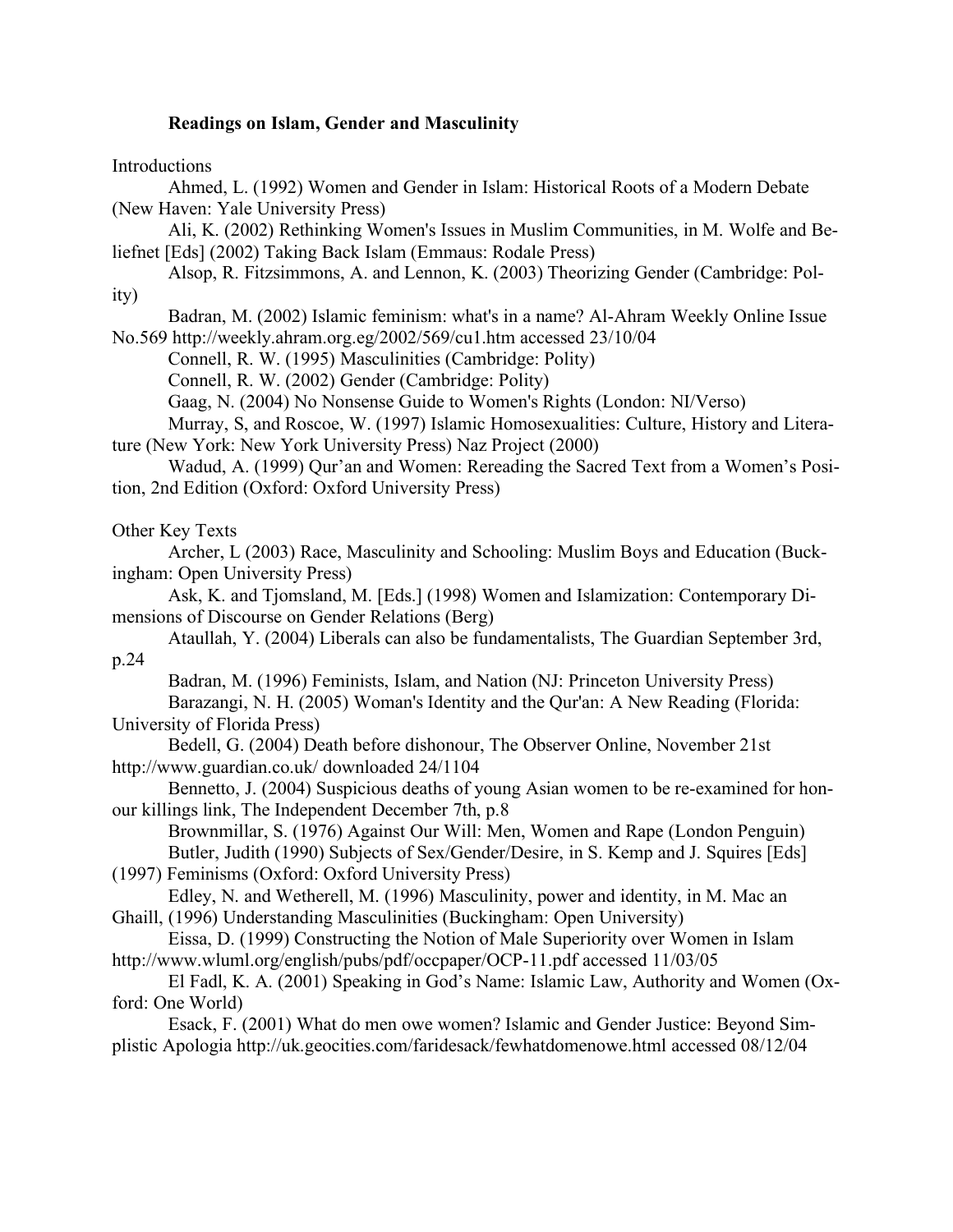Haraway, D. (1990) A Manifesto for Cyborgs: Science, Technology, and Socialist Feminism in the 1980s, in S. Kemp and J. Squires [Eds] (1997) Feminisms (Oxford: Oxford University Press)

Hill, A. (2004) Runaways stalked by bounty thugs, The Observer Online April 18th http://www.guardian.co.uk/ downloaded 04/06/04

Hooks, B. (1984) Feminism: A Movement to End Sexist Oppression, in S. Kemp and J. Squires [Eds] (1997) Feminisms (Oxford: Oxford University Press)

Kimmel, M. (2003) Globalization and its Mal(e)Contents: The Gendered Moral and Political Economy of Terrorism, International Sociology, 18, 603 - 620

Knight, M. M. (2004) Count me with the daughters, Muslim Wake Up June 8th http://www.muslimwakeup.com/ downloaded 09/06/04

Lukes, S. (2004) Power (London: Palgrave Macmillan)

McClintock, A. (1994) Imperial Leather: Race, Gender and Sexuality in the Colonial Contest (London: Routledge)

McDowall, A. (2004) The Ayatollah and the Transsexual The Independent [UK] 25/11/04 p.34

McIntosh, M. (1993) Queer Theory and the War of the Sexes, in S. Kemp and J. Squires [Eds] (1997) Feminisms (Oxford: Oxford University Press)

McNay, L. (2000) Gender and Agency: Reconfiguring the Subject in Feminist and Social Theory (Cambridge: Polity Press)

Mernissi, F. (1992) Women in Islam (Oxford: Basil Blackwell)

Metcalf, B. D. [&Trans] (1992) Perfecting Women: Maulana Ashraf 'Ali Thanawi's Bihisti Zewar (California: University of California Press)

Mujahid, A. M. (2004) Challenges of Women Space in Masjid Sound Vision http://www.soundvision.com/ downloaded 22/08/04

Murata, S. (1992)Tao of Islam: A Sourcebook on Gender Relationships in Islamic Thought (NY: State University of New York Press)

Ouzgane, L. [Ed.] (2006) Islamic Masculinities (London: Zed Books)

Parker-Jenkins, M. and K. F. Haw, (1996) Equality within Islam, not without it: The views of Muslim girls in Britain, The Muslim Educational Quarterly 13:3 p.17–34

Patel, G., Orhan, A. and Maharaj, K. (1999) Hard to Reach, Hard to Teach (London: Naz Project)

Safi, O. (2004) Progressive Muslims: On Justice, Gender and Pluralism (Oxford: One World)

Safra Project (2002) Initial Findings, Identifying the difficulties experienced by lesbian, bisexual & transgender Muslim women in accessing social & legal services (London: Safra Project)

Satrapi, M. (2005) Embroideries (London: Jonathan Cape)

Seabrook, J. (2004) It's not natural, The Guardian Online July 3rd,

http://www.guardian.co.uk/ downloaded 05/07/04

Shahrour. M. (1995) 'Islam and the 1995 Beijing World Conference on Women', in C. Kurzman [Ed.] (1998) Liberal Islam: A Sourcebook (Oxford: Oxford University Press)

Shaikh, S. (2004) Knowledge, women and gender in the hadith: a feminist interpretation, Islam and Christian-Muslim Relations 15:1 p.99-108